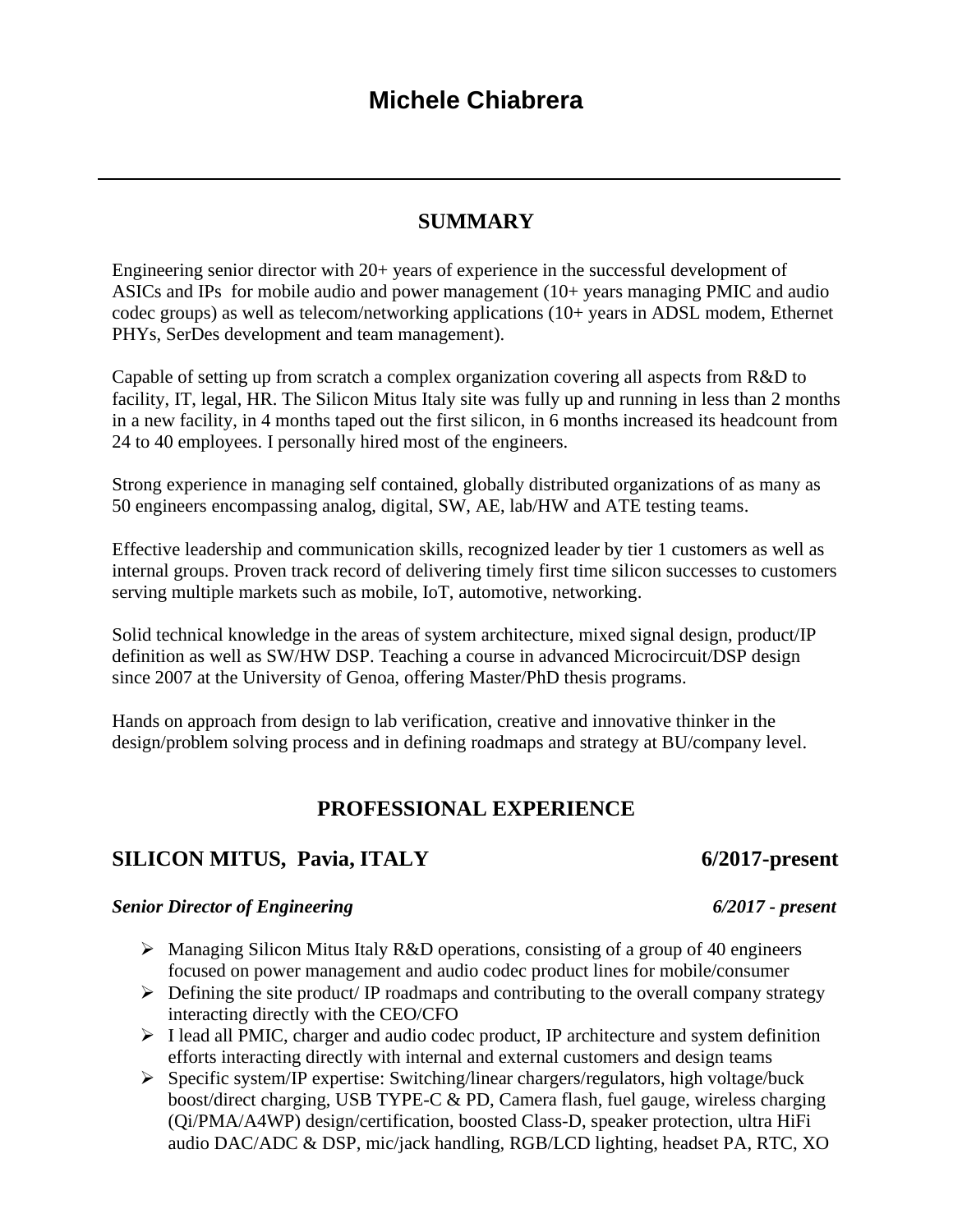# **MARVELL SEMICONDUCTOR, Pavia, ITALY 3/2007-5/2017**

### *Engineering director of PMIC and audio codec development 1/2015 – 5/2017*

- ➢ Managing a group of up to 45 engineers in Marvell Italy with responsibility over Marvell's power management and audio codec product lines for mobile, consumer, automotive and IoT
- ➢ I Redefined BU product/ IP roadmaps, product definition and business plan with 3 years visibility after Marvell's exit from mobile segment, leading the group transition to a selfcontained power management business unit with its own mission and P&L responsibility

### *Staff Manager of high speed digital, PMIC and HW/Application group 3/2007 – 1/2015*

- $\triangleright$  Managing a group of 30 designers, including the Marvell Italy digital team, in charge of developing the digital portions of Marvell audio codecs, PMICs and ADC based high speed SERDES systems as well as Marvell global AE PMIC HW and SW support
- ➢ I defined and setup the digital and mixed signal design flow used by Marvell Italy
- ➢ I lead the development and digital/system level definition of a 56Gb/s ADC based Pam4 – 28Gb/s NRZ serdes with proven first time silicon results
- $\triangleright$  The lab silicon validation responsibility for PMIC and codec products lied within my team, streamlined through fully automated setups, as well as R&D lab activities on innovative charging, fuel gauging, power optimization and audio DSP algorithms
- ➢ Hundreds of millions mobile phones and tablets on the market use Marvell PMICs, codecs and chargers developed by my team or myself as project leader

## **ST MICROELECTRONICS, Ottawa, CANADA 1999-3/2007**

### *Design Manager – High Speed digital IP 9/ 2006 – 3/2007*

➢ During my professional career in ST Microelectronics I have been working as a system and digital designer first, then project leader and design manager of a group developing the digital portion of telecommunications systems over copper and backplane channels, following the 802.3 standard development from 10Mbit/s Base-T devices to 10Gbit/s PHYs.

 *Project leader – ASIC development 2003 – 9/2006*

*Starfighter MultiGigaBaud (1.25 – 7.5 GBaud/s) transceiver design - 65nm*

*IEEE 802.3 1000Base-T transceiver design – 90 nm*

 *IEEE 802.3 10/100Base-TX transceiver design – 90 nm*

 *IEEE 802.3 1000Base-T gigabit transceiver design – .18um*